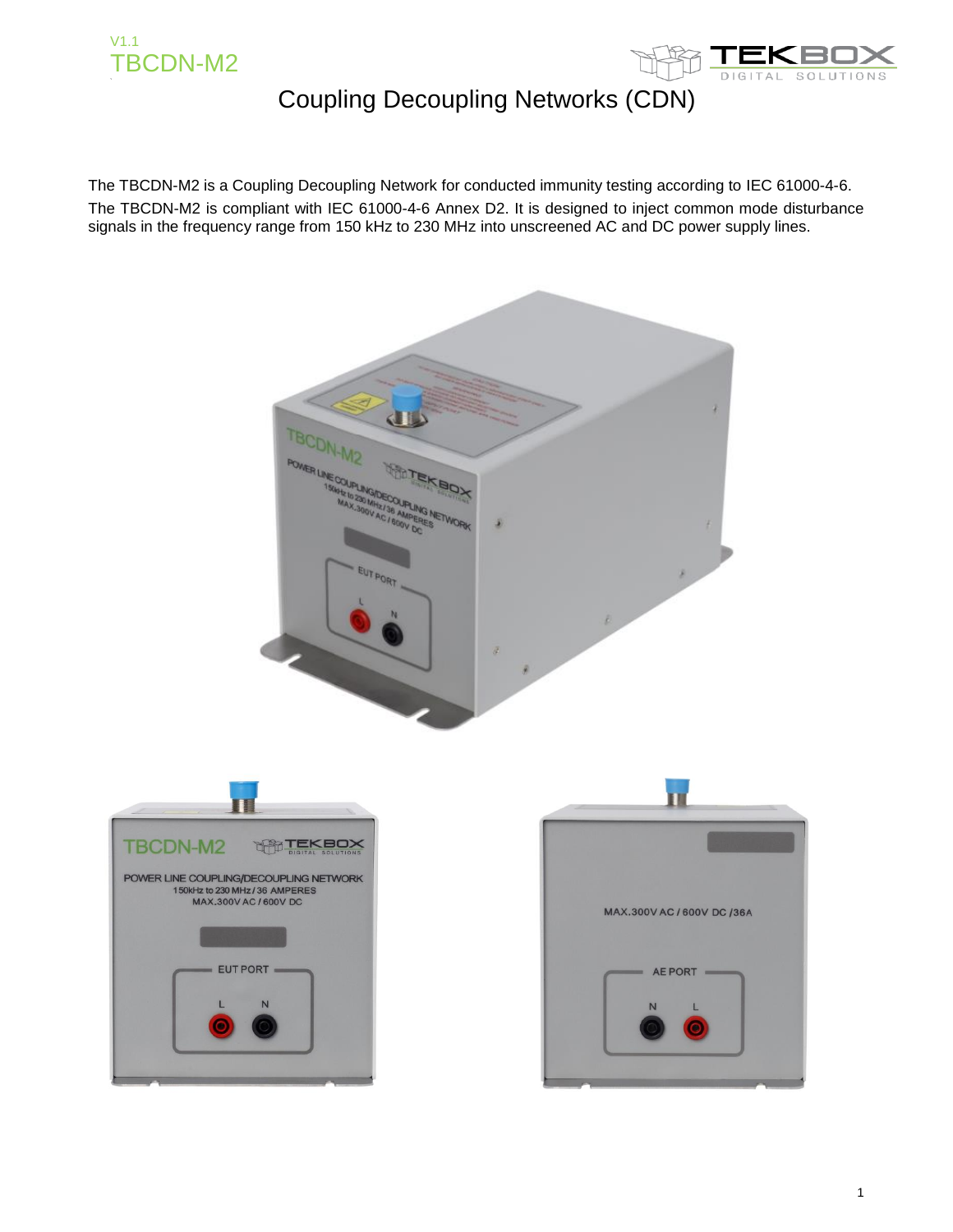



#### **1 Specifications**

| Maximum supply voltage:        | 300V AC, 600V DC                                                               |
|--------------------------------|--------------------------------------------------------------------------------|
| Maximum current:               | 36A                                                                            |
| Frequency range:               | 150 kHz - 230 MHz                                                              |
| Maximum RF input power:        | 6.5W CW                                                                        |
| Maximum RF input voltage:      | 32 V                                                                           |
| Common mode impedance:         | 150 kHz – 24 MHz: 150 Ω ± 20 Ω                                                 |
|                                | 24 MHz – 80 MHz: 150 Ω + 60 Ω / - 45 Ω                                         |
|                                | 80 MHz – 230 MHz: 150 Ω ± 60 Ω                                                 |
| <b>Voltage Division Ratio:</b> | 150 kHz – 80 MHz: 9.5 dB ± 1 dB                                                |
|                                | 80 MHz $-$ 230 MHz: 9.5 dB $+$ 3 dB $/$ - 2 dB                                 |
| RF input connector:            | $N$ – female                                                                   |
| EUT / AE connectors:           | 4 mm banana safety jacks, 4mm slots in base plate for GND connection           |
| Housing material:              | powder coated aluminium, stainless steel base plate                            |
| Dimensions:                    | 300 x 150 x 150 mm                                                             |
| Weight:                        | ca. 2.5 kg                                                                     |
| Included:                      | individual test protocol with voltage division ratio and common mode impedance |
| Optional accessories:          | 30mm adapter panel with shorting bars and N connector                          |
|                                | 50 $\Omega$ to 150 $\Omega$ N-male to N-female adapter                         |

#### **2 Informative schematic**

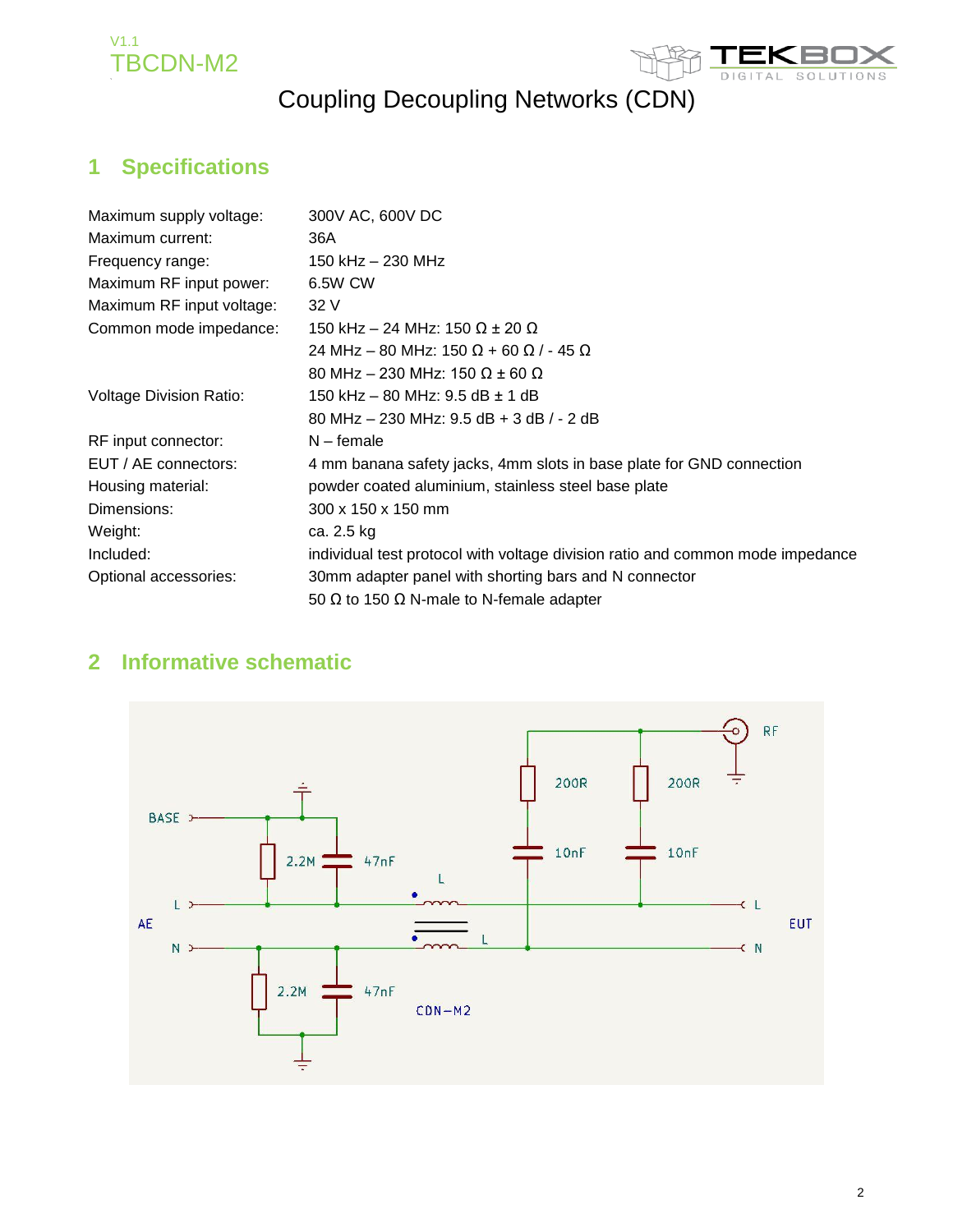



#### **3 Typ. EUT common mode impedance**



#### **4 Typ. Voltage Division Ratio**

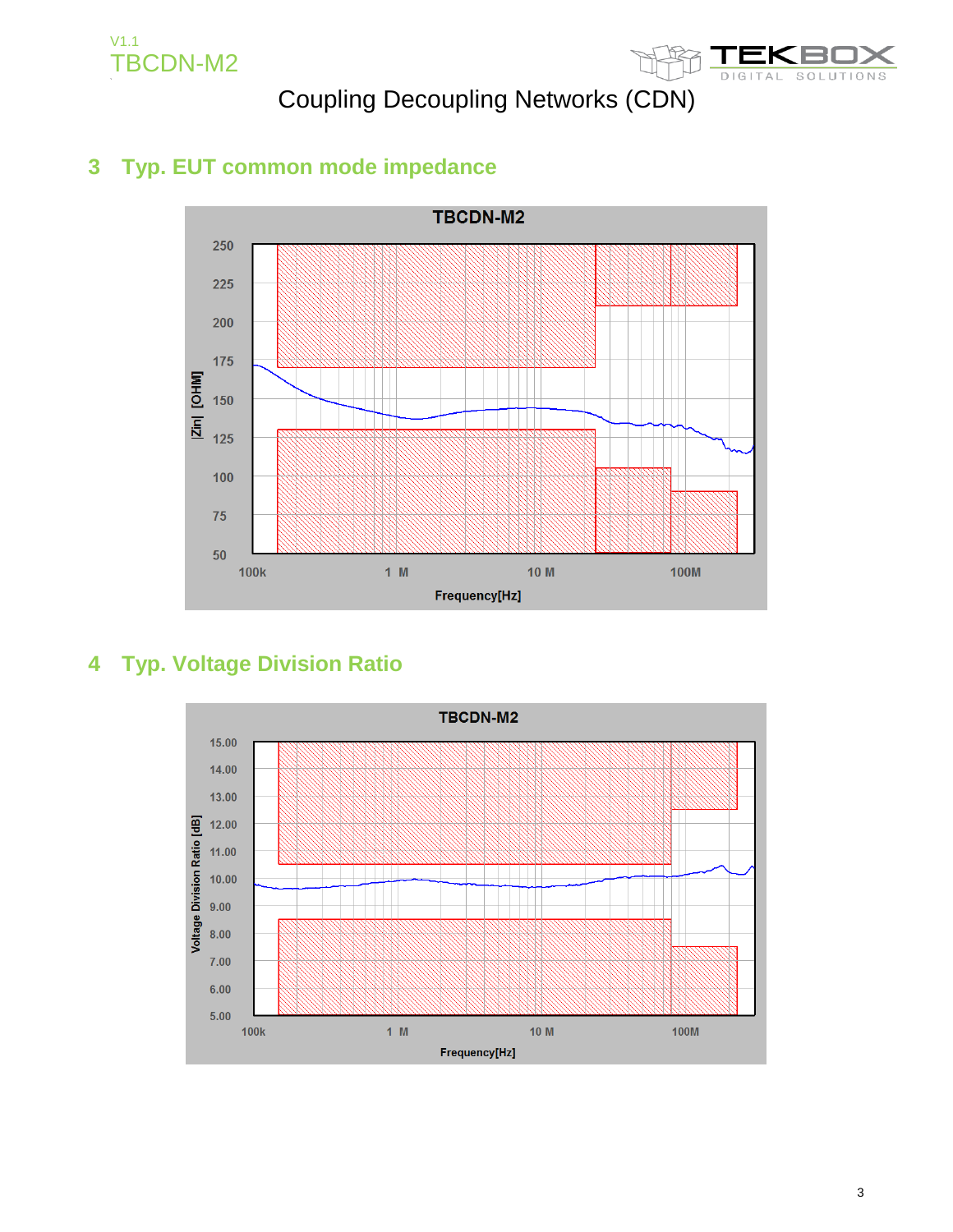V1.1 TBCDN-M2



#### Coupling Decoupling Networks (CDN)



#### **5 EUT Input Phase (common mode, informative)**

#### **6 Introduction**

Similar as LISNs being the central components for conducted emission testing, CDNs are essential for conducted immunity test set-ups. CDNs are used to couple RF into cables.

Whereas the CISPR standards specify conducted emission measurements, IEC 61000-4-6 is the main standard for conducted immunity testing. IEC 61000-4-6 specifies three coupling devices:

- Coupling Decoupling Networks (CDN) Coupling via CDN is the most common test method. It requires least power. It is always used, when appropriate CDNs for the type of signal are available.
- EM Clamps The EM-Clamp is used, when a CDN is not possible, e.g. for shielded or complex cables. The clamp and the separate decoupling clamp are placed around the cable.
- Bulk current injection clamps Similar use as EM-clamp. A monitoring of the injected current is strongly recommended.

Coupling and decoupling devices shall be used for appropriate coupling of the disturbing signal (over the entire frequency range, with a defined common mode impedance at the EUT port to the various cables connected to the EUT and for preventing applied test signals from affecting other devices, equipment and systems that are not under test.

The preferred coupling and decoupling devices are the CDNs, for reasons of test reproducibility and protection of the AE. Furthermore, CDNs require significantly lower RF power, to achieve the same test levels, compared to EM clamps or BCI clamps. The main coupling and decoupling device parameter, the common mode impedance seen at the EUT port, is specified in the table below: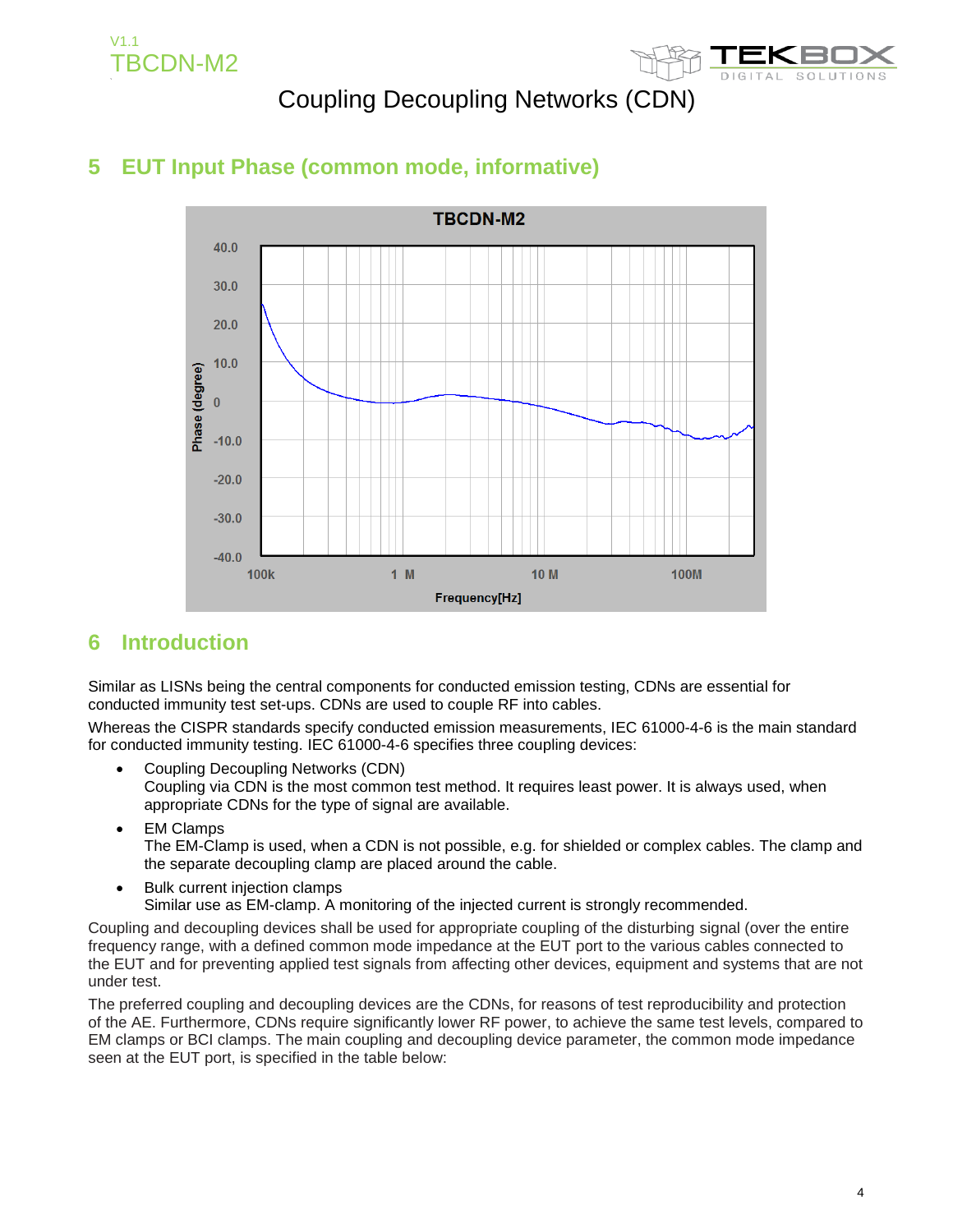



|                           | <b>Frequency band</b>      |                                          |                      |
|---------------------------|----------------------------|------------------------------------------|----------------------|
| Parameter                 | 150 kHz – 24 MHz           | 24 MHz – 80 MHz                          | $80$ MHz $-$ 230 MHz |
| I Common mode impedance I | 150 $\Omega$ ± 20 $\Omega$ | $150 \Omega + 60 \Omega$ / - 45 $\Omega$ | 150 Ω $\pm$ 60 Ω     |

Usage of CDNs:

| Line type                    | <b>Examples</b>                           | CDN - type |
|------------------------------|-------------------------------------------|------------|
| Power supply (AC and DC) and | AC mains                                  | CDN - Mx   |
| earth connection             | DC in industrial installations            |            |
|                              | Earth connection                          |            |
| Screened cables              | Coaxial cables                            | $CDN - Sx$ |
|                              | cables used for LAN and USB               |            |
|                              | connections                               |            |
|                              | cables for audio systems                  |            |
| Unscreened balanced lines    | <b>ISDN</b> lines                         | CDN - Tx   |
|                              | telephone lines                           |            |
| Unscreened unbalanced lines  | Any line not belonging to other<br>groups |            |

Coupling Decoupling network according to IEC 61000-4-6, example M1, M2, M3:



CDN-M3,  $C_1$  (typical) = 10 nF,  $C_2$  (typical) = 47 nF,  $R = 300 \Omega$ ,  $L \ge 280 \mu$ H at 150 kHz CDN-M2,  $C_1$  (typical) = 10 nF,  $C_2$  (typical) = 47 nF,  $R = 200 \Omega$ ,  $L \ge 280 \mu$ H at 150 kHz CDN-M1,  $C_1$  (typical) = 22 nF,  $C_2$  (typical) = 47 nF,  $R = 100 \Omega$ ,  $L \ge 280 \mu$ H at 150 kHz

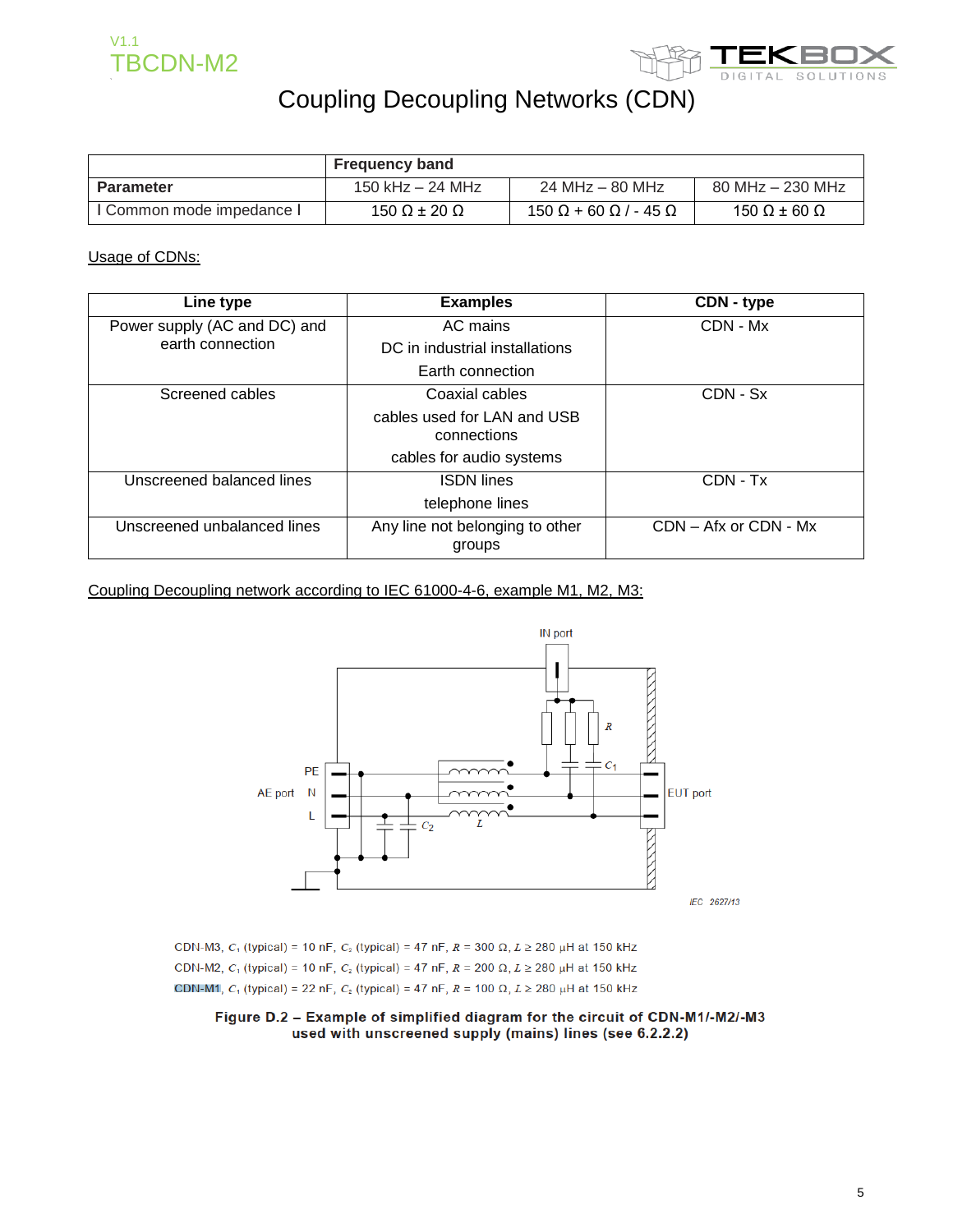



The performance of the CDN shall not be degraded by saturation of the magnetic material due to current drawn by the EUT. Wherever possible, the network construction should ensure that the magnetising effect of the forward current is cancelled by that due to the return current.

If in actual installations the supply wires are individually routed, separate CDN-M1 CDNs shall be used. All input ports shall be treated separately. If the EUT is provided with functional earth terminals (e.g. for RF purposes or high leakage currents), they shall be connected to the reference ground plane:

– through the CDN-M1 when the characteristics or specification of the EUT permits. In this case, the (power) supply shall be provided through an appropriate CDN-Mx type network;

– when the characteristics or specification of the EUT do not permit the presence of a CDN-M1 network in series with the earth terminal for RF or other reasons, the earth terminal shall be directly connected to the reference ground plane. In this case the CDN-M3 network shall be replaced by a CDN-M2 network to prevent an RF shortcircuit by the protective earth conductor. When the equipment was already supplied via CDN-M1 or CDN-M2 networks, these shall remain in operation;

– for a 3-phase supply, a similar adjustment needs to be done regarding the use of an appropriate CDN-Mx type network.

**Warning**: The capacitors used within the CDNs bridge live parts. As a result, high leakage currents may occur and safety connections from the CDN to the reference ground plane are mandatory.

#### **7 Immunity test set up**

The picture below shows a basic conducted immunity test set up. The purpose of the 6 dB attenuator is improved impedance matching between RF power amplifier and CDN:



Following test levels are specified:

| Level                                                                                                                                 | Voltage level (e.m.f.) |              |  |
|---------------------------------------------------------------------------------------------------------------------------------------|------------------------|--------------|--|
|                                                                                                                                       | $U_0$ [V]              | $U_0$ [dBµV] |  |
|                                                                                                                                       |                        | 120          |  |
|                                                                                                                                       |                        | 129.5        |  |
|                                                                                                                                       | 10                     | 140          |  |
| $\vee^*$                                                                                                                              |                        | Special      |  |
| * "X" can be any level, above, below or in between the others. The level has to be specified in the dedicated equipment specification |                        |              |  |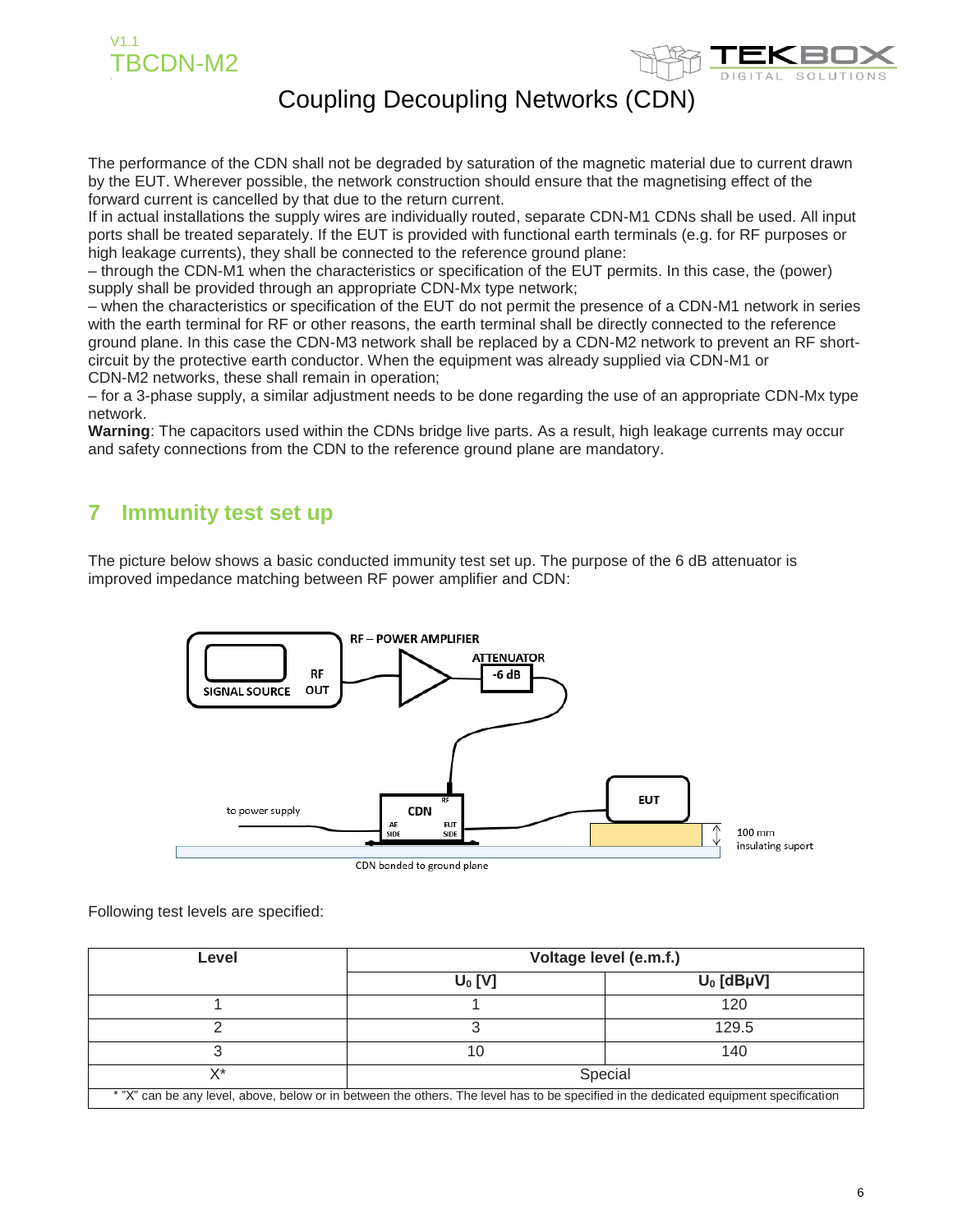



The test levels are set at the EUT port of the coupling devices. For testing of the equipment, this signal is 80 % amplitude modulated with a 1 kHz sine wave to simulate actual threats. The effective amplitude modulation is shown below:



Consequently, the level of the modulated signal must be 5.1 dB higher than the test levels specified by the standard. Adding a 6dB attenuator to improve matching of the RF power amplifiers would require following amplifier output power:

| Level | unmodulated<br>rms voltage | modulated<br>rms voltage | unmodulated RF<br>power | modulated RF power | Including 6 dB<br>attenuator |
|-------|----------------------------|--------------------------|-------------------------|--------------------|------------------------------|
|       | 1 V                        | 1.8 V                    | 20 mW / 13 dBm          | 64.8 mW / 18.1 dBm | 257 mW / 24.1 dBm            |
|       | 3V                         | 5.4 V                    | 180 mW / 22.6 dBm       | 589 mW / 27.7 dBm  | 2.34 W / 33.7 dBm            |
|       | 10V                        | 18 V                     | $2 W / 33$ dBm          | 6.48 W / 38.1 dBm  | 25.7 W / 44.1 dBm            |

The standard test frequency range is 150 kHz – 80 MHz, with certain device classes being tested from 150 kHz – 230 MHz.

The table below shows a comparison of the required power for level 3, using different coupling methods. These power levels do not consider any 6 dB attenuator.

| <b>Transducer type</b> | Required output power from RF amplifier |
|------------------------|-----------------------------------------|
| <b>CDN</b>             | 7 W                                     |
| BCI - clamp            | 176 W                                   |
| EM - clamp             | 28 W                                    |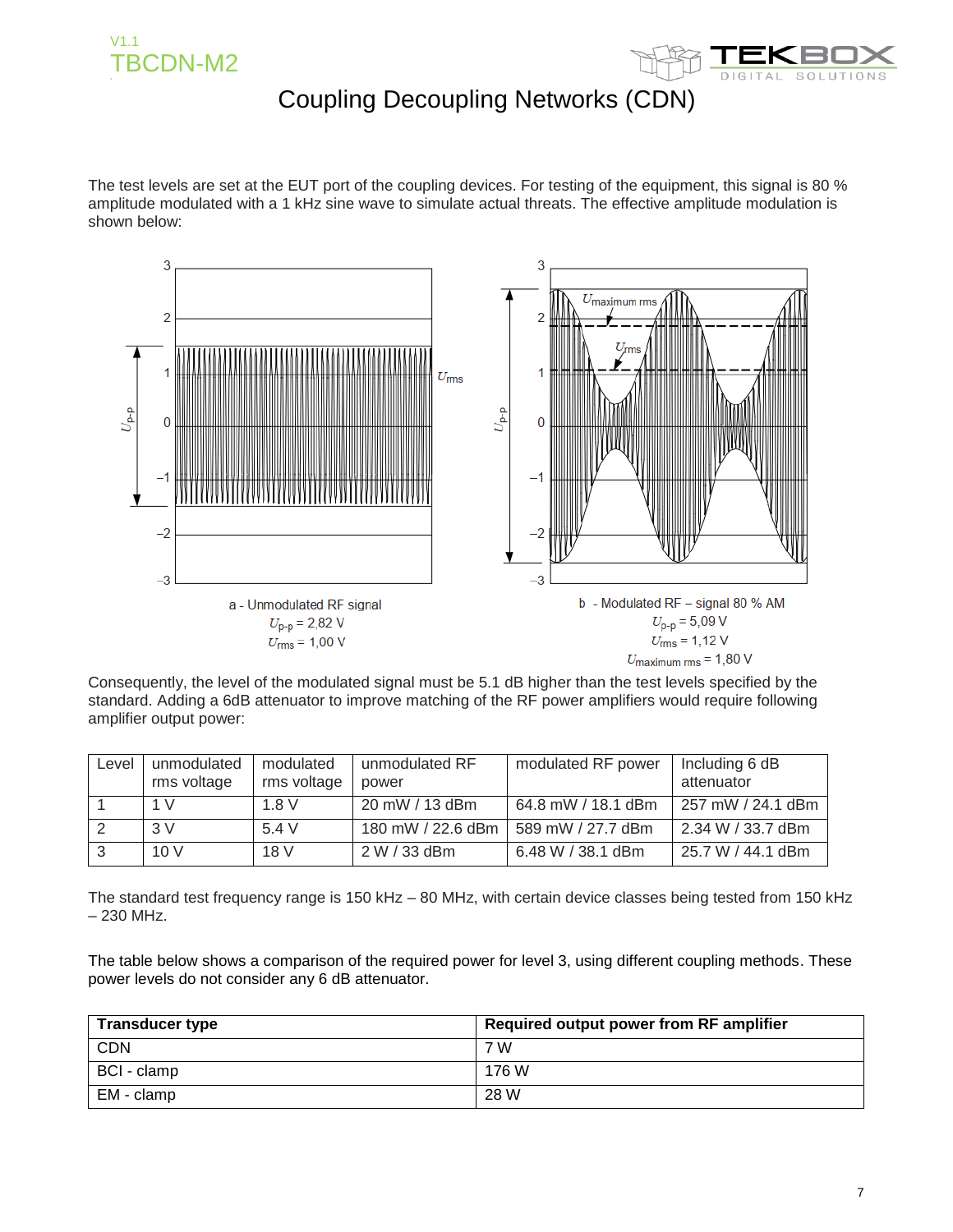



#### **8 Calibration**

#### Frequency range:

Although the requirements in the standard are specified for the frequency range 150 kHz up to 80 MHz, the applicable frequency range depends on the normal installation and operation conditions of the equipment to be tested. In general, the stop frequency will be 80 MHz. In some cases, where small-sized equipment is considered (dimension < λ/4), dedicated product standards may prescribe that the stop frequency is extended up to a maximum of 230 MHz. When using this test method up to higher frequencies, results are influenced by the size of equipment, the type(s) of interconnecting cables used, and the availability of special CDNs, etc. Further guidance for proper application should be supplied in the dedicated product standards.

On the other hand, NAMUR NE 21 extends the applicable frequency down to 10 kHz.

#### Set up:

• The test generator (RF out) shall be connected via the 6 dB-attenuator to the RF input port of the CDN.

• The EUT port of the CDN shall be connected in common mode via a 150  $\Omega$  to 50  $\Omega$  adapter to a measuring equipment having a 50  $\Omega$  input impedance.

• The AE-port shall be loaded in common mode with a 150  $\Omega$  to 50  $\Omega$  adapter, terminated with 50  $\Omega$ .

The assembly is outlined below.

With direct injection to screened cable (CDN-S types), the 150  $\Omega$  load at the AE-port is not required as the screen will be connected to the ground reference plane at the AE-port side.

With the CDN M-types, CDN AF-types and CDN T-types the 150  $\Omega$  connector is according to standard prescribed, yet the calibration values for these CDN types are virtually independent of the load. This is because these types have capacitors against ground at the AE-port side, which generate a RF-short circuit, comparable to those of the S-types.

Thus with the CDN M-types, CDN AF-types and CDN T-types the load of 150  $\Omega$  at the auxiliary equipment connector can be dispensed with.

In order to calibrate a CDN you require:

- specific calibration adapters
- ground plane exceeding the length of the CDN 20 cm on each side
- 150  $\Omega$  to 50  $\Omega$  adapters

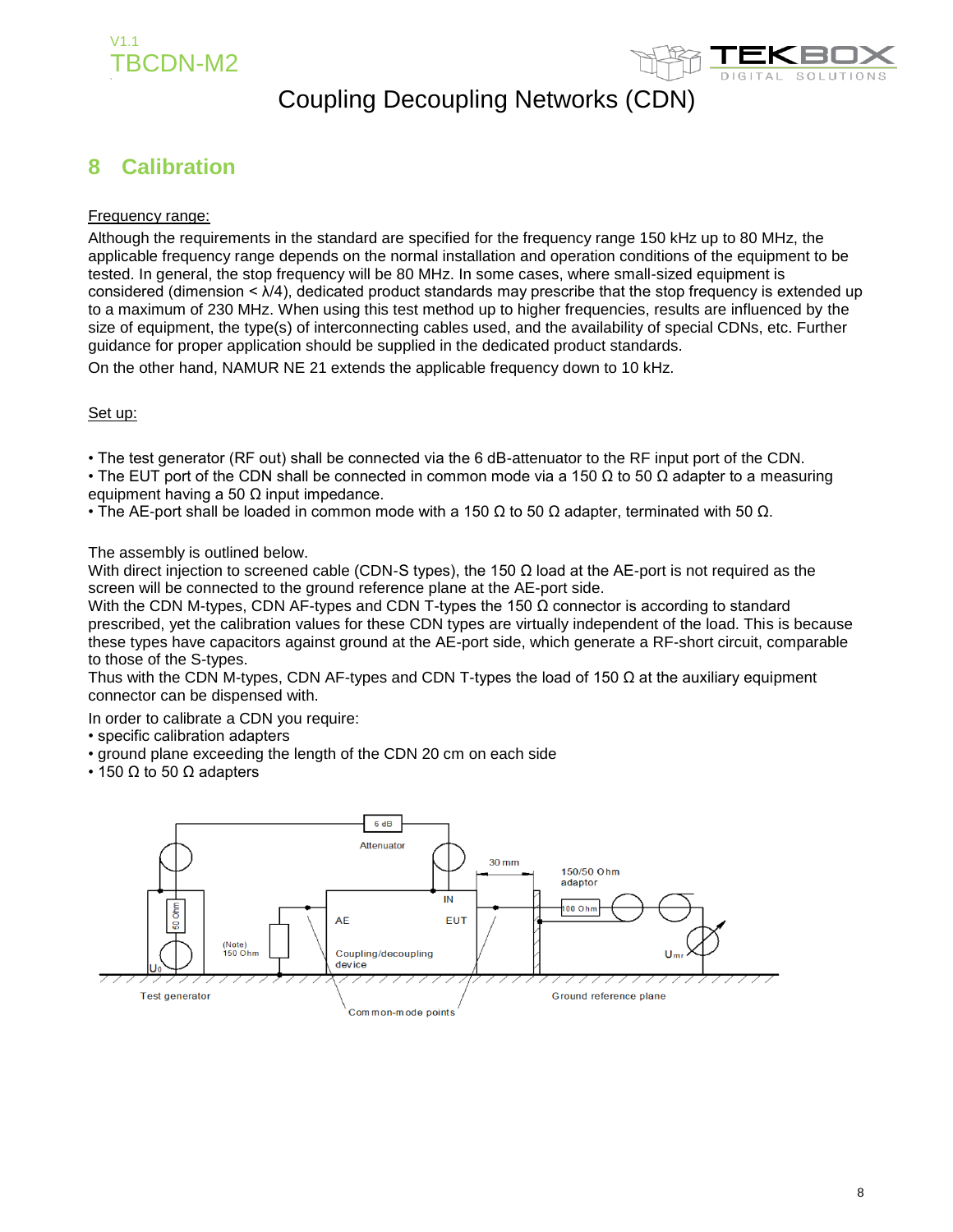



#### CDN common mode impedance

measurement set-up:



- Reference ground plane: shall exceed the projection of the coupling and decoupling devices and other components by at least 200 mm.
- The coaxial connector shall be connected horizontally to the EUT port.
- The height  $h$  of the EUT port depends on the individual CDN, which may vary from 30 mm to 100 mm; particular large current CDNs have an EUT port located higher above the reference ground plane.
- Connector plate (with the coaxial connector): 100 mm  $\times$  100 mm for  $h = 30$  mm and 150 mm  $\times$  150 mm for other values of h
- Both connector plates shall be made out of copper, brass or aluminium and shall have a good RF contact.

The input port is terminated with 50  $\Omega$ . The impedance requirement shall be met with the AE port open or shorted to ground.

CDN common mode impedance values:

150 kHz – 24 MHz: 150 Ω ±20 Ω 24 MHz – 80 MHz: 150 Ω +60 Ω /-45 Ω 80 MHz – 230 MHz: 150 Ω ±60 Ω

Voltage division factor

Measurement set-up:



Voltage division factor RF-port to EUT-port: 150 kHz – 80 MHz: 9.5 dB ± 1dB 80 MHz – 230 MHz: 9.5 dB +3 dB / - 2 dB